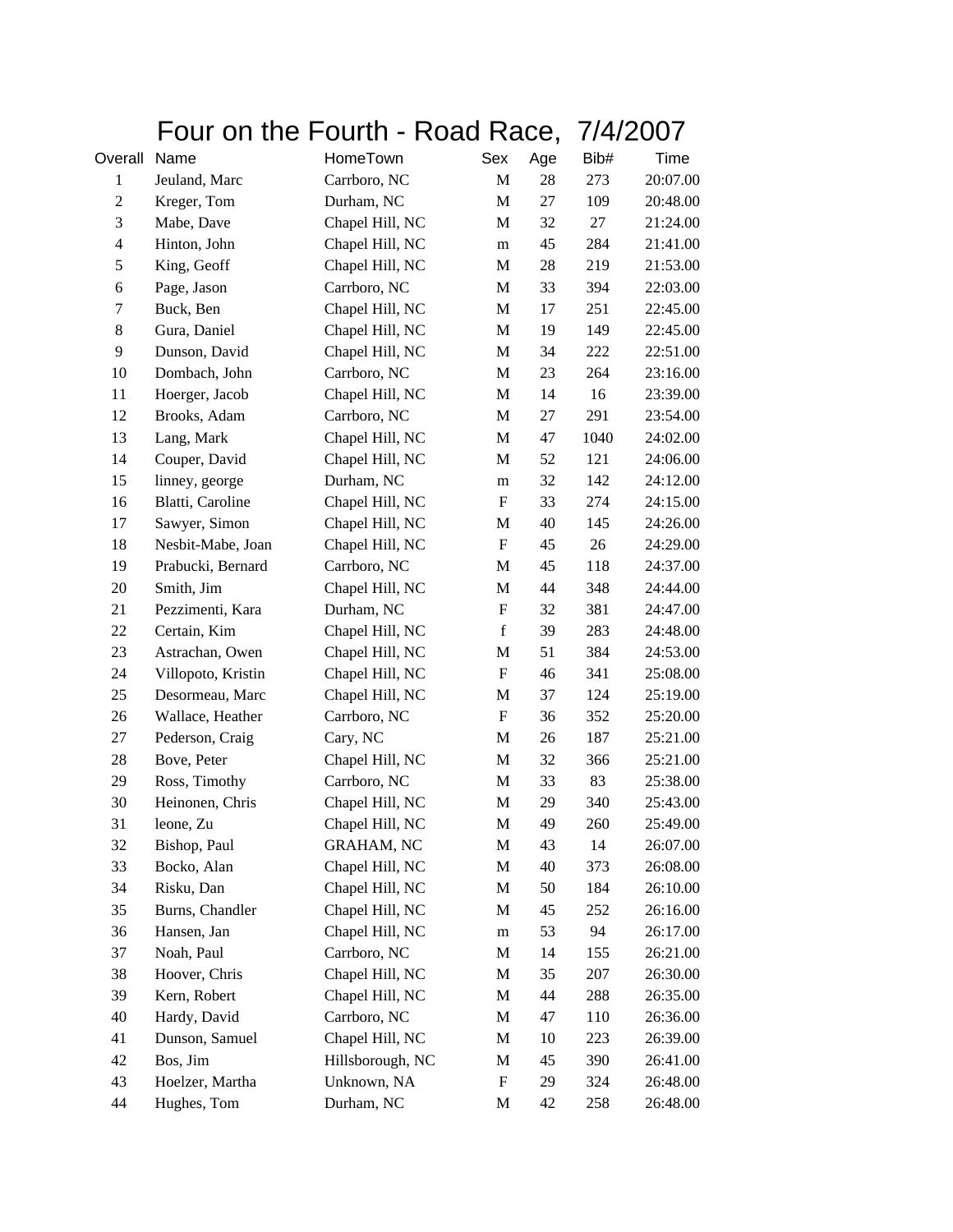| 45 | Thompson, Steve     | Chapel Hill, NC   | M                         | 51 | 179  | 26:51.00 |
|----|---------------------|-------------------|---------------------------|----|------|----------|
| 46 | Mead, Russell       | Chapel Hill, NC   | M                         | 42 | 368  | 26:52.00 |
| 47 | Paul, Eric          | Unknown, NA       | M                         | 49 | 346  | 26:53.00 |
| 48 | Cole, Nathan        | Carrboro, NC      | M                         | 31 | 233  | 26:56.00 |
| 49 | ames, warwick       | Chapel Hill, NC   | M                         | 39 | 296  | 26:59.00 |
| 50 | Taylor, Curtis      | Carrboro, NC      | M                         | 43 | 36   | 27:00.00 |
| 51 | Brady, David        | DURHAM, NC        | $\mathbf M$               | 45 | 338  | 27:01.00 |
| 52 | Kaiser, Nancy       | Durham, NC        | F                         | 36 | 389  | 27:03.00 |
| 53 | <b>BYERLY, ADAM</b> | Chapel Hill, NC   | M                         | 28 | 84   | 27:08.00 |
| 54 | Lehman, Dan         | Unknown, NA       | M                         | 44 | 315  | 27:16.00 |
| 55 | Horne, Meredith     | Chapel Hill, NC   | F                         | 31 | 198  | 27:17.00 |
| 56 | Divaris, Kimon      | Chapel Hill, NC   | M                         | 26 | 272  | 27:18.00 |
| 57 | Fettkether, Matthew | Cedar Rapids, IA  | M                         | 29 | 156  | 27:19.00 |
| 58 | carpenter, david    | Durham, NC        | M                         | 26 | 254  | 27:20.00 |
| 59 | Klose, Rob          | Carrboro, NC      | M                         | 29 | 230  | 27:22.00 |
| 60 | Nelson, Dave        | Snow Camp, NC     | M                         | 44 | 318  | 27:24.00 |
| 61 | Mosley, Layna       | Chapel Hill, NC   | $\boldsymbol{\mathrm{F}}$ | 35 | 1038 | 27:26.00 |
| 62 | Hotelling, Jim      | Chapel Hill, NC   | M                         | 60 | 303  | 27:41.00 |
| 63 | Culpepper, Stacy    | Fuquay-Varina, NC | M                         | 39 | 43   | 27:48.00 |
| 64 | Gura, Katherine     | Chapel Hill, NC   | $\boldsymbol{\mathrm{F}}$ | 19 | 150  | 27:49.00 |
| 65 | Hall, Timothy       | Durham, NC        | M                         | 41 | 300  | 27:50.00 |
| 66 | Spencer, Molly      | Chapel Hill, NC   | F                         | 16 | 167  | 27:52.00 |
| 67 | Boone, Janne        | Chapel Hill, NC   | F                         | 32 | 339  | 27:58.00 |
| 68 | Nenfeld, Charles    | Chapel Hill, NC   | M                         | 48 | 1042 | 28:13.00 |
| 69 | Hoerger, Tom        | Chapel Hill, NC   | M                         | 48 | 18   | 28:16.00 |
| 70 | SMOLENS, MAX        | Carrboro, NC      | M                         | 26 | 112  | 28:18.00 |
| 71 | pass, david         | Chapel Hill, NC   | M                         | 39 | 117  | 28:21.00 |
| 72 | Vann, William       | Chapel Hill, NC   | M                         | 59 | 22   | 28:23.00 |
| 73 | Berry, Kevin        | Hillsborough, NC  | M                         | 27 | 1044 | 28:33.00 |
| 74 | Northen, John       | Chapel Hill, NC   | M                         | 57 | 92   | 28:33.00 |
| 75 | Davis, Sonia        | Chapel Hill, NC   | F                         | 40 | 25   | 28:39.00 |
| 76 | Noah, Terry         | Carrboro, NC      | M                         | 47 | 152  | 28:40.00 |
| 77 | Gilchrist, Mike     | Durham, NC        | M                         | 30 | 169  | 28:47.00 |
| 78 | Lohnes, John        | DURHAM, NC        | M                         | 51 | 13   | 28:49.00 |
| 79 | Hullum, Jeremy      | Raleigh, NC       | M                         | 32 | 354  | 28:50.00 |
| 80 | Jolles, Erik        | Durham, NC        | ${\rm m}$                 | 37 | 333  | 28:51.00 |
| 81 | Sears, Patrick      | Chapel Hill, NC   | M                         | 40 | 162  | 28:58.00 |
| 82 | Slydel, Chris       | Chapel Hill, NC   | M                         | 45 | 126  | 29:03.00 |
| 83 | Cordell, Greg       | Chapel Hill, NC   | M                         | 47 | 301  | 29:04.00 |
| 84 | Coman, Stu          | DURHAM, NC        | M                         | 56 | 234  | 29:05.00 |
| 85 | Rountree, Sage      | Chapel Hill, NC   | $\boldsymbol{\mathrm{F}}$ | 34 | 143  | 29:08.00 |
| 86 | Shattuck, Dominick  | Durham, NC        | M                         | 37 | 342  | 29:09.00 |
| 87 | Flewelling, Lauren  | Chapel Hill, NC   | F                         | 16 | 396  | 29:13.00 |
| 88 | Harris, Jerry       | DURHAM, NC        | M                         | 67 | 326  | 29:19.00 |
| 89 | Baxter, Robin       | Raleigh, NC       | F                         | 45 | 336  | 29:21.00 |
| 90 | Jania, Leigh        | Durham, NC        | F                         | 29 | 177  | 29:24.00 |
|    |                     |                   |                           |    |      |          |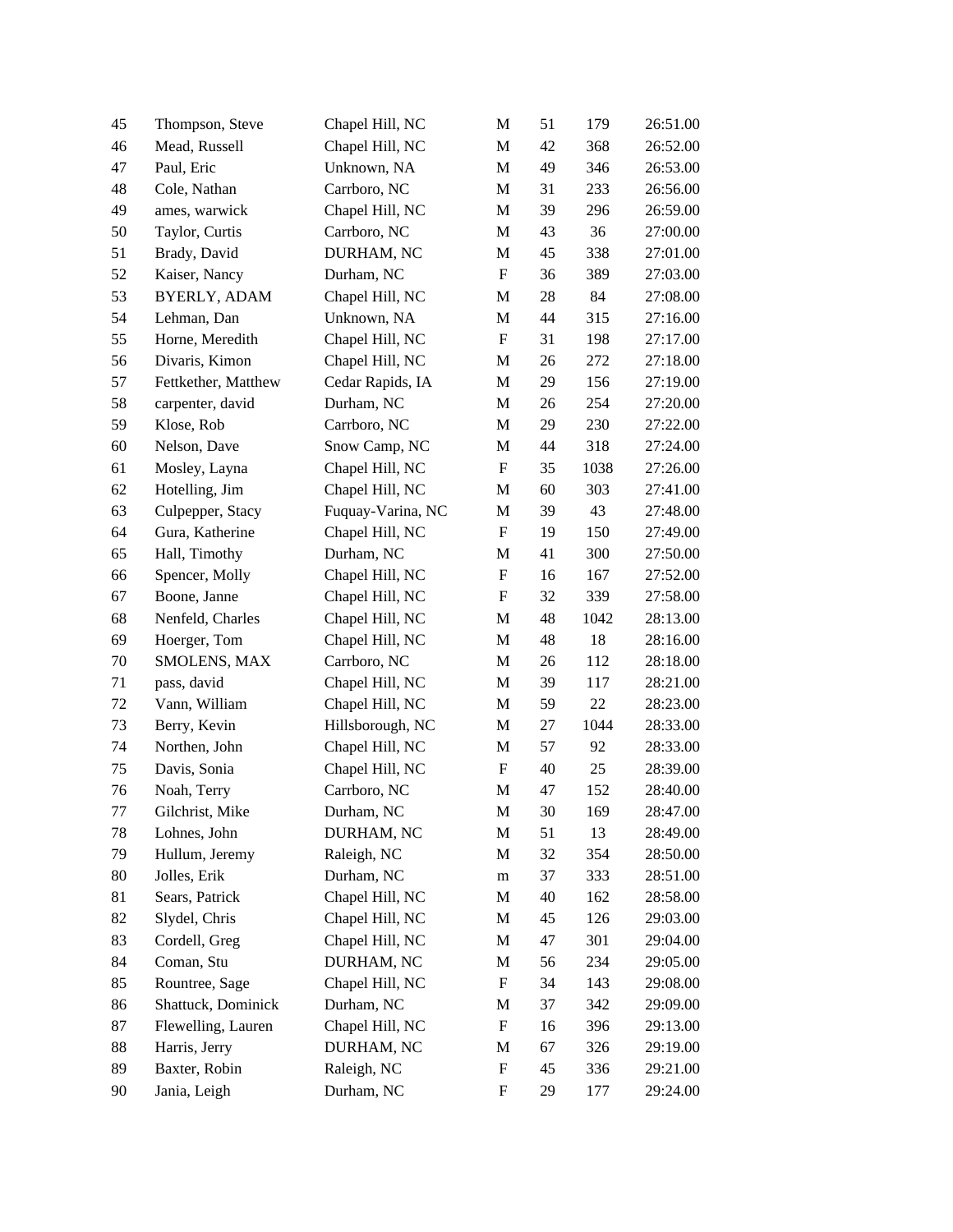| 91  | Weaver, Mark          | Chapel Hill, NC  | M                         | 38   | 120  | 29:25.00 |
|-----|-----------------------|------------------|---------------------------|------|------|----------|
| 92  | Soo, Kenneth          | Durham, NC       | M                         | 49   | 202  | 29:27.00 |
| 93  | Phillips, J           | Chapel Hill, NC  | M                         | 53   | 127  | 29:40.00 |
| 94  | Fox, Ryan             | Chapel Hill, NC  | M                         | 28   | 379  | 29:45.00 |
| 95  | Clarke, Claudia       | DURHAM, NC       | $\boldsymbol{\mathrm{F}}$ | 24   | 253  | 29:48.00 |
| 96  | Polish, Jeff          | Chapel Hill, NC  | M                         | 35   | 376  | 29:53.00 |
| 97  | Velasco, Armando      | Chapel Hill, NC  | $\mathbf M$               | 53   | 322  | 29:55.00 |
| 98  | Armstrong, Michael    | Chapel Hill, NC  | M                         | 47   | 364  | 29:56.00 |
| 99  | Anderson, Daniel      | Chapel Hill, NC  | M                         | 45   | 160  | 29:58.00 |
| 100 | Retsch-Bogart, George | Chapel Hill, NC  | M                         | 54   | 76   | 30:00.00 |
| 101 | Erisman, Leigh        | Chapel Hill, NC  | F                         | 29   | 172  | 30:04.00 |
| 102 | Anderson, Lilith      | Chapel Hill, NC  | F                         | 27   | 261  | 30:05.00 |
| 103 | Slydel, Irene         | Chapel Hill, NC  | $\boldsymbol{\mathrm{F}}$ | 51   | 125  | 30:07.00 |
| 104 | Rountree, Wesley      | Chapel Hill, NC  | M                         | 37   | 144  | 30:07.00 |
| 105 | Hetherington, Seth    | Chapel Hill, NC  | m                         | 54   | 386  | 30:11.00 |
| 106 | Irizarry, Michael     | Chapel Hill, NC  | M                         | 41   | 355  | 30:12.00 |
| 107 | Shaw, Duncan          | Unknown, NA      | M                         | 45   | 393  | 30:20.00 |
| 108 | Feil, Kirsten         | Chapel Hill, NC  | $\boldsymbol{\mathrm{F}}$ | 31   | 309  | 30:21.00 |
| 109 | Wilkerson, Kari       | Mebane, NC       | $\boldsymbol{\mathrm{F}}$ | 45   | 1051 | 30:25.00 |
| 110 | Jolles, Felipe        | Durham, NC       | $\mathbf M$               | 18   | 332  | 30:30.00 |
| 111 | Cunningham, Iain      | Hillsborough, NC | M                         | 17   | 123  | 30:31.00 |
| 112 | Hails, Dick           | Haw River, NC    | M                         | 55   | 343  | 30:36.00 |
| 113 | Harris, Sarah         | Hillsborough, NC | $\boldsymbol{\mathrm{F}}$ | 28   | 132  | 30:40.00 |
| 114 | Runkle, Paul          | Chapel Hill, NC  | M                         | 42   | 181  | 30:43.00 |
| 115 | Mitchell, Roger       | Carrboro, NC     | M                         | 57   | 29   | 30:44.00 |
| 116 | Anderson, Bob         | San Ramon, CA    | M                         | 45   | 325  | 30:45.00 |
| 117 | Mikl, Jolynn          | Carrboro, NC     | $\boldsymbol{\mathrm{F}}$ | 25   | 108  | 30:48.00 |
| 118 | Jaspers, Ilona        | Carrboro, NC     | F                         | 38   | 28   | 30:49.00 |
| 119 | Branson, Sheri        | Chapel Hill, NC  | F                         | 49   | 307  | 30:50.00 |
| 120 | Patterson, Evan       | Chapel Hill, NC  | M                         | 39   | 317  | 30:56.00 |
| 121 | Greenspan, Mark       | Durham, NC       | M                         | 43   | 399  | 30:58.00 |
| 122 | Taylor, Ken           | Chapel Hill, NC  | M                         | $44$ | 19   | 31:04.00 |
| 123 | Flewelling, Bob       | Chapel Hill, NC  | M                         | 54   | 395  | 31:10.00 |
| 124 | Brady, Ann            | Mebane, NC       | F                         | 51   | 105  | 31:12.00 |
| 125 | Williams, Jane        | Chapel Hill, NC  | F                         | 17   | 302  | 31:13.00 |
| 126 | Kohrman, Richard      | Mebane, NC       | M                         | 59   | 106  | 31:15.00 |
| 127 | Ball, Ryan            | Chapel Hill, NC  | M                         | 33   | 259  | 31:28.00 |
| 128 | Nevins, Patrick       | Unknown, NA      | M                         | 22   | 1045 | 31:42.00 |
| 129 | Carswell, Lori        | Chapel Hill, NC  | F                         | 44   | 157  | 31:50.00 |
| 130 | Harris, Shannon       | Carrboro, NC     | F                         | 33   | 34   | 31:55.00 |
| 131 | Gustafson, Alison     | Chapel Hill, NC  | F                         | 30   | 335  | 31:56.00 |
| 132 | Cawley, Thomas        | Chapel Hill, NC  | M                         | 38   | 171  | 31:57.00 |
| 133 | Coppola, Susan        | Chapel Hill, NC  | F                         | 49   | 243  | 31:59.00 |
| 134 | Kadens, Marcia        | Long Grove, IL   | F                         | 44   | 304  | 32:05.00 |
| 135 | Noah, Hannah          | Carrboro, NC     | F                         | 17   | 154  | 32:06.00 |
| 136 | Yasenchak, Joan       | Chapel Hill, NC  | F                         | 34   | 23   | 32:08.00 |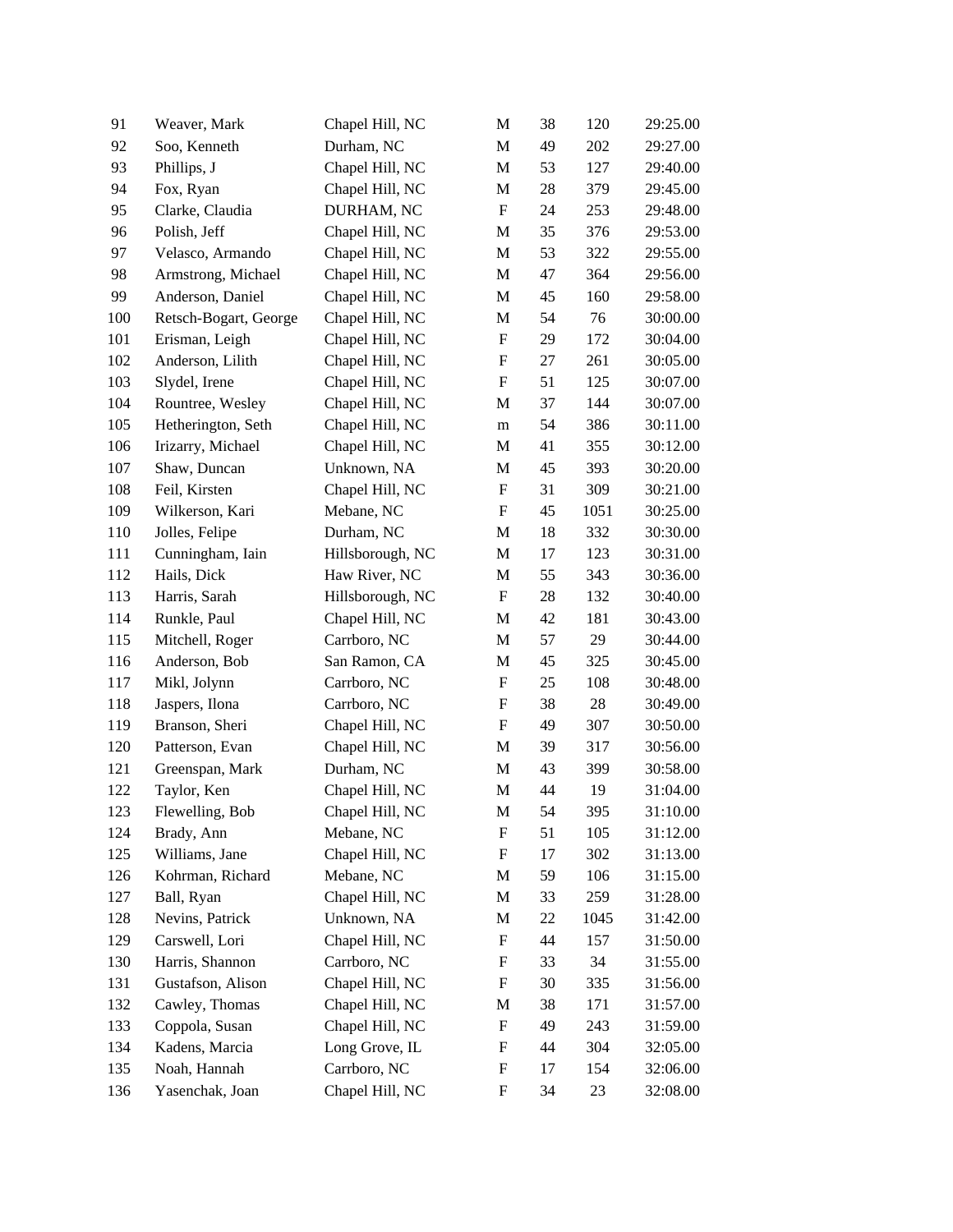| 137 | Hardie, Jessica        | Carrboro, NC     | $\boldsymbol{\mathrm{F}}$ | 29     | 239    | 32:10.00 |
|-----|------------------------|------------------|---------------------------|--------|--------|----------|
| 138 | Pursell, Zachary       | Hillsborough, NC | M                         | 31     | 378    | 32:20.00 |
| 139 | Duffy, Meg             | Chapel Hill, NC  | $\boldsymbol{\mathrm{F}}$ | 15     | 224    | 32:25.00 |
| 140 | Kinyamu, Harriet       | Cary, NC         | F                         | 42     | 173    | 32:29.00 |
| 141 | Coulter, Kathy         | Chapel Hill, NC  | $\boldsymbol{\mathrm{F}}$ | 47     | 66     | 32:37.00 |
| 142 | Clark, Anne            | Chapel Hill, NC  | $\boldsymbol{\mathrm{F}}$ | 41     | 148    | 32:38.00 |
| 143 | Hawley, Dawna          | Chapel Hill, NC  | $\boldsymbol{\mathrm{F}}$ | 37     | 70     | 32:39.00 |
| 144 | Burzio, Allison        | Durham, NC       | F                         | 28     | 250    | 32:42.00 |
| 145 | Puckett, Jeff          | Durham, NC       | M                         | 30     | 199    | 32:45.00 |
| 146 | Herbert, Joseph        | Carrboro, NC     | M                         | 54     | 88     | 32:46.00 |
| 147 | Ivins, Sally           | Carrboro, NC     | $\boldsymbol{\mathrm{F}}$ | 51     | 24     | 32:48.00 |
| 148 | Hodges, Blan           | Hiddenite, NC    | M                         | $\,8$  | 349    | 32:53.00 |
| 149 | Ring, John             | Chapel Hill, NC  | M                         | 38     | $20\,$ | 32:54.00 |
| 150 | Blackford, Susan       | Chapel Hill, NC  | $\boldsymbol{\mathrm{F}}$ | 45     | 95     | 32:54.00 |
| 151 | Cooper, Ellen          | Durham, NC       | F                         | 36     | 196    | 32:55.00 |
| 152 | Oberlies, Hollis       | Chapel Hill, NC  | $\boldsymbol{F}$          | 36     | 270    | 32:56.00 |
| 153 | Oberlies, Nicholas     | Chapel Hill, NC  | M                         | 37     | 269    | 32:59.00 |
| 154 | Perez-Greene, Andreina | Durham, NC       | F                         | $28\,$ | 211    | 33:00.00 |
| 155 | McKnight, Patricia     | Chapel Hill, NC  | F                         | 43     | 314    | 33:12.00 |
| 156 | Hartwell, Hadley       | Carrboro, NC     | $\boldsymbol{\mathrm{F}}$ | 31     | 367    | 33:12.00 |
| 157 | Kleinhammes, Alfred    | Chapel Hill, NC  | M                         | 56     | 319    | 33:13.00 |
| 158 | Zeniou, Kitty          | Hillsborough, NC | F                         | 36     | 229    | 33:14.00 |
| 159 | Hinman, Alice          | Raleigh, NC      | F                         | 36     | 353    | 33:14.00 |
| 160 | Lacava, Gina           | Chapel Hill, NC  | F                         | 39     | 299    | 33:16.00 |
| 161 | Johnston, David        | Chapel Hill, NC  | M                         | 38     | 140    | 33:16.00 |
| 162 | Lawrence, Kathy        | Hillsborough, NC | F                         | 46     | 388    | 33:17.00 |
| 163 | Bush, Joel             | Chapel Hill, NC  | M                         | 36     | 262    | 33:18.00 |
| 164 | Lazorko, Catherine     | Carrboro, NC     | F                         | 42     | 210    | 33:26.00 |
| 165 | Chaisson, Annie        | Durham, NC       | F                         | 28     | 369    | 33:27.00 |
| 166 | Roeber, Ellen          | Carrboro, NC     | F                         | 35     | 217    | 33:29.00 |
| 167 | Welch, Jeff            | Chapel Hill, NC  | $\mathbf{M}$              | 41     | 75     | 33:34.00 |
| 168 | Palermo, Shelley       | Chapel Hill, NC  | F                         | 41     | 221    | 33:36.00 |
| 169 | Reardon, Dave          | Chapel Hill, NC  | M                         | 46     | 1046   | 33:37.00 |
| 170 | Hart, Zeke             | Chapel Hill, NC  | $\mathbf M$               | 18     | 276    | 33:38.00 |
| 171 | Cook, Philip           | Chapel Hill, NC  | M                         | 60     | 391    | 33:39.00 |
| 172 | Hollingsworth, Josie   | Chapel Hill, NC  | $\boldsymbol{\mathrm{F}}$ | 14     | 242    | 33:40.00 |
| 173 | O'Reilly, Peter        | Durham, NC       | M                         | 42     | 188    | 33:40.00 |
| 174 | Rose, Eli              | Chapel Hill, NC  | M                         | 9      | 79     | 33:41.00 |
| 175 | Rose, Josh             | Chapel Hill, NC  | M                         | 42     | 78     | 33:42.00 |
| 176 | Armstrong, Jennifer    | Chapel Hill, NC  | $\boldsymbol{\mathrm{F}}$ | 45     | 365    | 33:42.00 |
| 177 | Huber, Andy            | Chapel Hill, NC  | M                         | 57     | 73     | 33:43.00 |
| 178 | Pedersen, Kurt         | Chapel Hill, NC  | M                         | 41     | 281    | 33:45.00 |
| 179 | Larsen, Ken            | Chapel Hill, NC  | M                         | 59     | 100    | 33:45.00 |
| 180 | Kuhn, Karen            | Hillsborough, NC | F                         | 38     | 1048   | 33:46.00 |
| 181 | Renn, Jennifer         | Chapel Hill, NC  | F                         | 28     | 225    | 33:46.00 |
| 182 | Dillon, Ben            | Raleigh, NC      | M                         | 57     | 135    | 33:50.00 |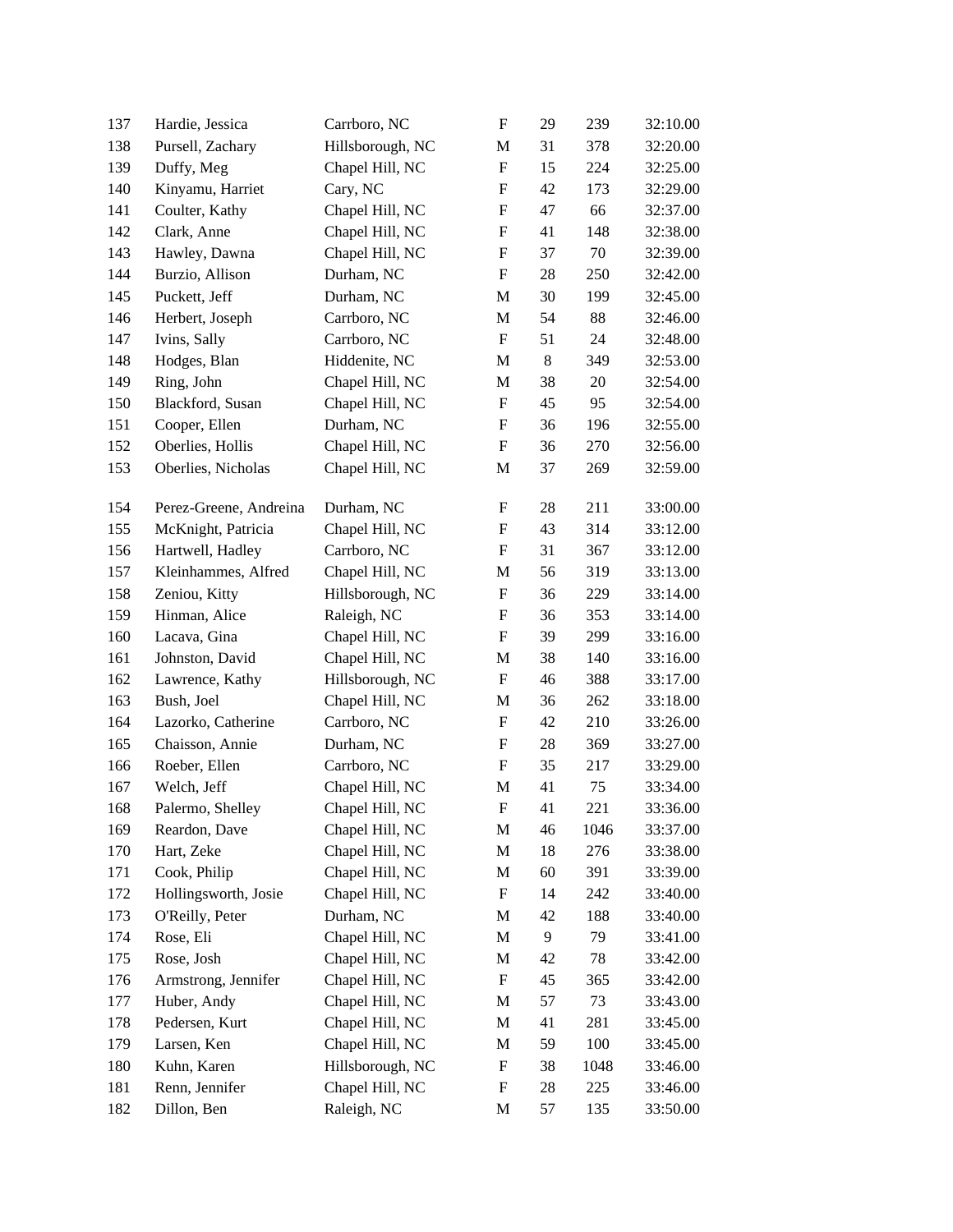| 184<br>Chapel Hill, NC<br>$\boldsymbol{\mathrm{F}}$<br>44<br>195<br>Lea, Suzanne<br>Durham, NC<br>28<br>185<br>Greene, Carey<br>M<br>212<br>186<br>Karpinos, Ralph<br>Chapel Hill, NC<br>M<br>57<br>15<br>187<br>Hessling, Peter<br>Durham, NC<br>54<br>M<br>208<br>Chapel Hill, NC<br>61<br>232<br>188<br>peterson, david<br>M<br>189<br>Watt, Liz<br>Durham, NC<br>$\boldsymbol{\mathrm{F}}$<br>30<br>194<br>44<br>190<br>Randolph, Greg<br>Chapel Hill, NC<br>246<br>М<br>Raleigh, NC<br>42<br>328<br>191<br>Gillaspy, Tom<br>M<br>192<br>Lehmann, Fred<br>Chapel Hill, NC<br>45<br>226<br>M<br>Moore, Annalee<br>Cary, NC<br>$\boldsymbol{\mathrm{F}}$<br>30<br>193<br>186<br>194<br>Walker, John<br>39<br>275<br>Chapel Hill, NC<br>M<br>195<br>Amick, Halle<br>Durham, NC<br>$\boldsymbol{\mathrm{F}}$<br>29<br>119<br>196<br>Helton, Margaret<br>Carrboro, NC<br>$\boldsymbol{\mathrm{F}}$<br>46<br>153<br>Lim, Chih Ing<br>Durham, NC<br>34<br>297<br>197<br>F<br>Rice, Joe<br>Chapel Hill, NC<br>35<br>375<br>198<br>m<br>199<br>Collins, Glenn<br>Harrodsburg, KY<br>M<br>67<br>182<br>200<br>Chapel Hill, NC<br>47<br>Hardy, Ralph<br>M<br>330<br>201<br>Miller, Cindy<br>Chapel Hill, NC<br>$\boldsymbol{\mathrm{F}}$<br>134<br>39<br>202<br>Blunk, John<br>Chapel Hill, NC<br>50<br>M<br>268<br>203<br>Chapel Hill, NC<br>$\boldsymbol{\mathrm{F}}$<br>27<br>21<br>de Jong, Megan<br>Spencer, Debbie<br>43<br>204<br>Chapel Hill, NC<br>F<br>295<br>205<br>DURHAM, NC<br>35<br>129<br>Lazarus, Cindy<br>F<br>206<br>Jones, Rodney<br>57<br>Chapel Hill, NC<br>M<br>176<br>Thompson, Jana<br>Carrboro, NC<br>$\boldsymbol{\mathrm{F}}$<br>28<br>207<br>200<br>208<br>Jarstfer, Michael<br>Chapel Hill, NC<br>M<br>36<br>209<br>Simmons, Scott<br>Durham, NC<br>M<br>30<br>345<br>210<br>West, Nathan<br>Carrboro, NC<br>M<br>26<br>193<br>211<br>Harris, Richard<br>Chapel Hill, NC<br>M<br>33<br>245<br>212<br>Lebold, Matthew<br>Chapel Hill, NC<br>231<br>M<br>23<br>213<br>Pittsboro, NC<br>Lipson, Garry<br>M<br>57<br>363<br>51<br>214<br>Moses, Kitty<br>Durham, NC<br>$\boldsymbol{\mathrm{F}}$<br>203<br>377<br>215<br>Raleigh, NC<br>36<br>Justice, Brian<br>M<br>Durham, NC<br>151<br>216<br>Johnson, Ron<br>M<br>50<br>Hillsborough, NC<br>12<br>217<br>Singer, Amy<br>F<br>30<br>Durham, NC<br>218<br>Spagnardi, William<br>M<br>34<br>263<br>219<br>$\boldsymbol{\mathrm{F}}$<br>Ng, Shuwen<br>Carrboro, NC<br>28<br>11<br>220<br>Carson, Jennifer<br>Hillsborough, NC<br>F<br>33<br>267<br>clark jr, john<br>wilson, NC<br>221<br>28<br>247<br>M<br>Strom, Matthew<br>222<br>Lewes, DE<br>M<br>28<br>61<br>Michelou, Vanessa<br>223<br>Lewes, DE<br>25<br>60<br>M<br>Carrboro, NC<br>224<br>Mullis, Robin<br>F<br>46<br>266<br>Carrboro, NC<br>47<br>225<br>Mullis, Randall<br>265<br>M<br>Keene, Paul<br>226<br>DURHAM, NC<br>M<br>52<br>103<br>Dillon, Shelley<br>Carrboro, NC<br>227<br>F<br>47<br>228 | 183 | Coulter, Mark    | Chapel Hill, NC | M | 48 | 67   | 33:51.00 |
|--------------------------------------------------------------------------------------------------------------------------------------------------------------------------------------------------------------------------------------------------------------------------------------------------------------------------------------------------------------------------------------------------------------------------------------------------------------------------------------------------------------------------------------------------------------------------------------------------------------------------------------------------------------------------------------------------------------------------------------------------------------------------------------------------------------------------------------------------------------------------------------------------------------------------------------------------------------------------------------------------------------------------------------------------------------------------------------------------------------------------------------------------------------------------------------------------------------------------------------------------------------------------------------------------------------------------------------------------------------------------------------------------------------------------------------------------------------------------------------------------------------------------------------------------------------------------------------------------------------------------------------------------------------------------------------------------------------------------------------------------------------------------------------------------------------------------------------------------------------------------------------------------------------------------------------------------------------------------------------------------------------------------------------------------------------------------------------------------------------------------------------------------------------------------------------------------------------------------------------------------------------------------------------------------------------------------------------------------------------------------------------------------------------------------------------------------------------------------------------------------------------------------------------------------------------------------------------------------------------------------------------------------------------------------------------------------------------------------------------------------------------------------------------------------------------------------------------------------------------------------------------------------------------------------------------|-----|------------------|-----------------|---|----|------|----------|
|                                                                                                                                                                                                                                                                                                                                                                                                                                                                                                                                                                                                                                                                                                                                                                                                                                                                                                                                                                                                                                                                                                                                                                                                                                                                                                                                                                                                                                                                                                                                                                                                                                                                                                                                                                                                                                                                                                                                                                                                                                                                                                                                                                                                                                                                                                                                                                                                                                                                                                                                                                                                                                                                                                                                                                                                                                                                                                                                      |     |                  |                 |   |    |      | 33:53.00 |
|                                                                                                                                                                                                                                                                                                                                                                                                                                                                                                                                                                                                                                                                                                                                                                                                                                                                                                                                                                                                                                                                                                                                                                                                                                                                                                                                                                                                                                                                                                                                                                                                                                                                                                                                                                                                                                                                                                                                                                                                                                                                                                                                                                                                                                                                                                                                                                                                                                                                                                                                                                                                                                                                                                                                                                                                                                                                                                                                      |     |                  |                 |   |    |      | 33:53.00 |
|                                                                                                                                                                                                                                                                                                                                                                                                                                                                                                                                                                                                                                                                                                                                                                                                                                                                                                                                                                                                                                                                                                                                                                                                                                                                                                                                                                                                                                                                                                                                                                                                                                                                                                                                                                                                                                                                                                                                                                                                                                                                                                                                                                                                                                                                                                                                                                                                                                                                                                                                                                                                                                                                                                                                                                                                                                                                                                                                      |     |                  |                 |   |    |      | 34:01.00 |
|                                                                                                                                                                                                                                                                                                                                                                                                                                                                                                                                                                                                                                                                                                                                                                                                                                                                                                                                                                                                                                                                                                                                                                                                                                                                                                                                                                                                                                                                                                                                                                                                                                                                                                                                                                                                                                                                                                                                                                                                                                                                                                                                                                                                                                                                                                                                                                                                                                                                                                                                                                                                                                                                                                                                                                                                                                                                                                                                      |     |                  |                 |   |    |      | 34:03.00 |
|                                                                                                                                                                                                                                                                                                                                                                                                                                                                                                                                                                                                                                                                                                                                                                                                                                                                                                                                                                                                                                                                                                                                                                                                                                                                                                                                                                                                                                                                                                                                                                                                                                                                                                                                                                                                                                                                                                                                                                                                                                                                                                                                                                                                                                                                                                                                                                                                                                                                                                                                                                                                                                                                                                                                                                                                                                                                                                                                      |     |                  |                 |   |    |      | 34:06.00 |
|                                                                                                                                                                                                                                                                                                                                                                                                                                                                                                                                                                                                                                                                                                                                                                                                                                                                                                                                                                                                                                                                                                                                                                                                                                                                                                                                                                                                                                                                                                                                                                                                                                                                                                                                                                                                                                                                                                                                                                                                                                                                                                                                                                                                                                                                                                                                                                                                                                                                                                                                                                                                                                                                                                                                                                                                                                                                                                                                      |     |                  |                 |   |    |      | 34:10.00 |
|                                                                                                                                                                                                                                                                                                                                                                                                                                                                                                                                                                                                                                                                                                                                                                                                                                                                                                                                                                                                                                                                                                                                                                                                                                                                                                                                                                                                                                                                                                                                                                                                                                                                                                                                                                                                                                                                                                                                                                                                                                                                                                                                                                                                                                                                                                                                                                                                                                                                                                                                                                                                                                                                                                                                                                                                                                                                                                                                      |     |                  |                 |   |    |      | 34:13.00 |
|                                                                                                                                                                                                                                                                                                                                                                                                                                                                                                                                                                                                                                                                                                                                                                                                                                                                                                                                                                                                                                                                                                                                                                                                                                                                                                                                                                                                                                                                                                                                                                                                                                                                                                                                                                                                                                                                                                                                                                                                                                                                                                                                                                                                                                                                                                                                                                                                                                                                                                                                                                                                                                                                                                                                                                                                                                                                                                                                      |     |                  |                 |   |    |      | 34:14.00 |
|                                                                                                                                                                                                                                                                                                                                                                                                                                                                                                                                                                                                                                                                                                                                                                                                                                                                                                                                                                                                                                                                                                                                                                                                                                                                                                                                                                                                                                                                                                                                                                                                                                                                                                                                                                                                                                                                                                                                                                                                                                                                                                                                                                                                                                                                                                                                                                                                                                                                                                                                                                                                                                                                                                                                                                                                                                                                                                                                      |     |                  |                 |   |    |      | 34:20.00 |
|                                                                                                                                                                                                                                                                                                                                                                                                                                                                                                                                                                                                                                                                                                                                                                                                                                                                                                                                                                                                                                                                                                                                                                                                                                                                                                                                                                                                                                                                                                                                                                                                                                                                                                                                                                                                                                                                                                                                                                                                                                                                                                                                                                                                                                                                                                                                                                                                                                                                                                                                                                                                                                                                                                                                                                                                                                                                                                                                      |     |                  |                 |   |    |      | 34:30.00 |
|                                                                                                                                                                                                                                                                                                                                                                                                                                                                                                                                                                                                                                                                                                                                                                                                                                                                                                                                                                                                                                                                                                                                                                                                                                                                                                                                                                                                                                                                                                                                                                                                                                                                                                                                                                                                                                                                                                                                                                                                                                                                                                                                                                                                                                                                                                                                                                                                                                                                                                                                                                                                                                                                                                                                                                                                                                                                                                                                      |     |                  |                 |   |    |      | 34:30.00 |
|                                                                                                                                                                                                                                                                                                                                                                                                                                                                                                                                                                                                                                                                                                                                                                                                                                                                                                                                                                                                                                                                                                                                                                                                                                                                                                                                                                                                                                                                                                                                                                                                                                                                                                                                                                                                                                                                                                                                                                                                                                                                                                                                                                                                                                                                                                                                                                                                                                                                                                                                                                                                                                                                                                                                                                                                                                                                                                                                      |     |                  |                 |   |    |      | 34:32.00 |
|                                                                                                                                                                                                                                                                                                                                                                                                                                                                                                                                                                                                                                                                                                                                                                                                                                                                                                                                                                                                                                                                                                                                                                                                                                                                                                                                                                                                                                                                                                                                                                                                                                                                                                                                                                                                                                                                                                                                                                                                                                                                                                                                                                                                                                                                                                                                                                                                                                                                                                                                                                                                                                                                                                                                                                                                                                                                                                                                      |     |                  |                 |   |    |      | 34:34.00 |
|                                                                                                                                                                                                                                                                                                                                                                                                                                                                                                                                                                                                                                                                                                                                                                                                                                                                                                                                                                                                                                                                                                                                                                                                                                                                                                                                                                                                                                                                                                                                                                                                                                                                                                                                                                                                                                                                                                                                                                                                                                                                                                                                                                                                                                                                                                                                                                                                                                                                                                                                                                                                                                                                                                                                                                                                                                                                                                                                      |     |                  |                 |   |    |      | 34:34.00 |
|                                                                                                                                                                                                                                                                                                                                                                                                                                                                                                                                                                                                                                                                                                                                                                                                                                                                                                                                                                                                                                                                                                                                                                                                                                                                                                                                                                                                                                                                                                                                                                                                                                                                                                                                                                                                                                                                                                                                                                                                                                                                                                                                                                                                                                                                                                                                                                                                                                                                                                                                                                                                                                                                                                                                                                                                                                                                                                                                      |     |                  |                 |   |    |      | 34:37.00 |
|                                                                                                                                                                                                                                                                                                                                                                                                                                                                                                                                                                                                                                                                                                                                                                                                                                                                                                                                                                                                                                                                                                                                                                                                                                                                                                                                                                                                                                                                                                                                                                                                                                                                                                                                                                                                                                                                                                                                                                                                                                                                                                                                                                                                                                                                                                                                                                                                                                                                                                                                                                                                                                                                                                                                                                                                                                                                                                                                      |     |                  |                 |   |    |      | 34:38.00 |
|                                                                                                                                                                                                                                                                                                                                                                                                                                                                                                                                                                                                                                                                                                                                                                                                                                                                                                                                                                                                                                                                                                                                                                                                                                                                                                                                                                                                                                                                                                                                                                                                                                                                                                                                                                                                                                                                                                                                                                                                                                                                                                                                                                                                                                                                                                                                                                                                                                                                                                                                                                                                                                                                                                                                                                                                                                                                                                                                      |     |                  |                 |   |    |      | 34:40.00 |
|                                                                                                                                                                                                                                                                                                                                                                                                                                                                                                                                                                                                                                                                                                                                                                                                                                                                                                                                                                                                                                                                                                                                                                                                                                                                                                                                                                                                                                                                                                                                                                                                                                                                                                                                                                                                                                                                                                                                                                                                                                                                                                                                                                                                                                                                                                                                                                                                                                                                                                                                                                                                                                                                                                                                                                                                                                                                                                                                      |     |                  |                 |   |    |      | 34:40.00 |
|                                                                                                                                                                                                                                                                                                                                                                                                                                                                                                                                                                                                                                                                                                                                                                                                                                                                                                                                                                                                                                                                                                                                                                                                                                                                                                                                                                                                                                                                                                                                                                                                                                                                                                                                                                                                                                                                                                                                                                                                                                                                                                                                                                                                                                                                                                                                                                                                                                                                                                                                                                                                                                                                                                                                                                                                                                                                                                                                      |     |                  |                 |   |    |      | 34:41.00 |
|                                                                                                                                                                                                                                                                                                                                                                                                                                                                                                                                                                                                                                                                                                                                                                                                                                                                                                                                                                                                                                                                                                                                                                                                                                                                                                                                                                                                                                                                                                                                                                                                                                                                                                                                                                                                                                                                                                                                                                                                                                                                                                                                                                                                                                                                                                                                                                                                                                                                                                                                                                                                                                                                                                                                                                                                                                                                                                                                      |     |                  |                 |   |    |      | 34:43.00 |
|                                                                                                                                                                                                                                                                                                                                                                                                                                                                                                                                                                                                                                                                                                                                                                                                                                                                                                                                                                                                                                                                                                                                                                                                                                                                                                                                                                                                                                                                                                                                                                                                                                                                                                                                                                                                                                                                                                                                                                                                                                                                                                                                                                                                                                                                                                                                                                                                                                                                                                                                                                                                                                                                                                                                                                                                                                                                                                                                      |     |                  |                 |   |    |      | 34:44.00 |
|                                                                                                                                                                                                                                                                                                                                                                                                                                                                                                                                                                                                                                                                                                                                                                                                                                                                                                                                                                                                                                                                                                                                                                                                                                                                                                                                                                                                                                                                                                                                                                                                                                                                                                                                                                                                                                                                                                                                                                                                                                                                                                                                                                                                                                                                                                                                                                                                                                                                                                                                                                                                                                                                                                                                                                                                                                                                                                                                      |     |                  |                 |   |    |      | 34:46.00 |
|                                                                                                                                                                                                                                                                                                                                                                                                                                                                                                                                                                                                                                                                                                                                                                                                                                                                                                                                                                                                                                                                                                                                                                                                                                                                                                                                                                                                                                                                                                                                                                                                                                                                                                                                                                                                                                                                                                                                                                                                                                                                                                                                                                                                                                                                                                                                                                                                                                                                                                                                                                                                                                                                                                                                                                                                                                                                                                                                      |     |                  |                 |   |    |      | 34:47.00 |
|                                                                                                                                                                                                                                                                                                                                                                                                                                                                                                                                                                                                                                                                                                                                                                                                                                                                                                                                                                                                                                                                                                                                                                                                                                                                                                                                                                                                                                                                                                                                                                                                                                                                                                                                                                                                                                                                                                                                                                                                                                                                                                                                                                                                                                                                                                                                                                                                                                                                                                                                                                                                                                                                                                                                                                                                                                                                                                                                      |     |                  |                 |   |    | 1043 | 34:53.00 |
|                                                                                                                                                                                                                                                                                                                                                                                                                                                                                                                                                                                                                                                                                                                                                                                                                                                                                                                                                                                                                                                                                                                                                                                                                                                                                                                                                                                                                                                                                                                                                                                                                                                                                                                                                                                                                                                                                                                                                                                                                                                                                                                                                                                                                                                                                                                                                                                                                                                                                                                                                                                                                                                                                                                                                                                                                                                                                                                                      |     |                  |                 |   |    |      | 34:58.00 |
|                                                                                                                                                                                                                                                                                                                                                                                                                                                                                                                                                                                                                                                                                                                                                                                                                                                                                                                                                                                                                                                                                                                                                                                                                                                                                                                                                                                                                                                                                                                                                                                                                                                                                                                                                                                                                                                                                                                                                                                                                                                                                                                                                                                                                                                                                                                                                                                                                                                                                                                                                                                                                                                                                                                                                                                                                                                                                                                                      |     |                  |                 |   |    |      | 34:58.00 |
|                                                                                                                                                                                                                                                                                                                                                                                                                                                                                                                                                                                                                                                                                                                                                                                                                                                                                                                                                                                                                                                                                                                                                                                                                                                                                                                                                                                                                                                                                                                                                                                                                                                                                                                                                                                                                                                                                                                                                                                                                                                                                                                                                                                                                                                                                                                                                                                                                                                                                                                                                                                                                                                                                                                                                                                                                                                                                                                                      |     |                  |                 |   |    |      | 35:00.00 |
|                                                                                                                                                                                                                                                                                                                                                                                                                                                                                                                                                                                                                                                                                                                                                                                                                                                                                                                                                                                                                                                                                                                                                                                                                                                                                                                                                                                                                                                                                                                                                                                                                                                                                                                                                                                                                                                                                                                                                                                                                                                                                                                                                                                                                                                                                                                                                                                                                                                                                                                                                                                                                                                                                                                                                                                                                                                                                                                                      |     |                  |                 |   |    |      | 35:02.00 |
|                                                                                                                                                                                                                                                                                                                                                                                                                                                                                                                                                                                                                                                                                                                                                                                                                                                                                                                                                                                                                                                                                                                                                                                                                                                                                                                                                                                                                                                                                                                                                                                                                                                                                                                                                                                                                                                                                                                                                                                                                                                                                                                                                                                                                                                                                                                                                                                                                                                                                                                                                                                                                                                                                                                                                                                                                                                                                                                                      |     |                  |                 |   |    |      | 35:18.00 |
|                                                                                                                                                                                                                                                                                                                                                                                                                                                                                                                                                                                                                                                                                                                                                                                                                                                                                                                                                                                                                                                                                                                                                                                                                                                                                                                                                                                                                                                                                                                                                                                                                                                                                                                                                                                                                                                                                                                                                                                                                                                                                                                                                                                                                                                                                                                                                                                                                                                                                                                                                                                                                                                                                                                                                                                                                                                                                                                                      |     |                  |                 |   |    |      | 35:21.00 |
|                                                                                                                                                                                                                                                                                                                                                                                                                                                                                                                                                                                                                                                                                                                                                                                                                                                                                                                                                                                                                                                                                                                                                                                                                                                                                                                                                                                                                                                                                                                                                                                                                                                                                                                                                                                                                                                                                                                                                                                                                                                                                                                                                                                                                                                                                                                                                                                                                                                                                                                                                                                                                                                                                                                                                                                                                                                                                                                                      |     |                  |                 |   |    |      | 35:24.00 |
|                                                                                                                                                                                                                                                                                                                                                                                                                                                                                                                                                                                                                                                                                                                                                                                                                                                                                                                                                                                                                                                                                                                                                                                                                                                                                                                                                                                                                                                                                                                                                                                                                                                                                                                                                                                                                                                                                                                                                                                                                                                                                                                                                                                                                                                                                                                                                                                                                                                                                                                                                                                                                                                                                                                                                                                                                                                                                                                                      |     |                  |                 |   |    |      | 35:25.00 |
|                                                                                                                                                                                                                                                                                                                                                                                                                                                                                                                                                                                                                                                                                                                                                                                                                                                                                                                                                                                                                                                                                                                                                                                                                                                                                                                                                                                                                                                                                                                                                                                                                                                                                                                                                                                                                                                                                                                                                                                                                                                                                                                                                                                                                                                                                                                                                                                                                                                                                                                                                                                                                                                                                                                                                                                                                                                                                                                                      |     |                  |                 |   |    |      | 35:26.00 |
|                                                                                                                                                                                                                                                                                                                                                                                                                                                                                                                                                                                                                                                                                                                                                                                                                                                                                                                                                                                                                                                                                                                                                                                                                                                                                                                                                                                                                                                                                                                                                                                                                                                                                                                                                                                                                                                                                                                                                                                                                                                                                                                                                                                                                                                                                                                                                                                                                                                                                                                                                                                                                                                                                                                                                                                                                                                                                                                                      |     |                  |                 |   |    |      | 35:27.00 |
|                                                                                                                                                                                                                                                                                                                                                                                                                                                                                                                                                                                                                                                                                                                                                                                                                                                                                                                                                                                                                                                                                                                                                                                                                                                                                                                                                                                                                                                                                                                                                                                                                                                                                                                                                                                                                                                                                                                                                                                                                                                                                                                                                                                                                                                                                                                                                                                                                                                                                                                                                                                                                                                                                                                                                                                                                                                                                                                                      |     |                  |                 |   |    |      | 35:27.00 |
|                                                                                                                                                                                                                                                                                                                                                                                                                                                                                                                                                                                                                                                                                                                                                                                                                                                                                                                                                                                                                                                                                                                                                                                                                                                                                                                                                                                                                                                                                                                                                                                                                                                                                                                                                                                                                                                                                                                                                                                                                                                                                                                                                                                                                                                                                                                                                                                                                                                                                                                                                                                                                                                                                                                                                                                                                                                                                                                                      |     |                  |                 |   |    |      | 35:28.00 |
|                                                                                                                                                                                                                                                                                                                                                                                                                                                                                                                                                                                                                                                                                                                                                                                                                                                                                                                                                                                                                                                                                                                                                                                                                                                                                                                                                                                                                                                                                                                                                                                                                                                                                                                                                                                                                                                                                                                                                                                                                                                                                                                                                                                                                                                                                                                                                                                                                                                                                                                                                                                                                                                                                                                                                                                                                                                                                                                                      |     |                  |                 |   |    |      | 35:29.00 |
|                                                                                                                                                                                                                                                                                                                                                                                                                                                                                                                                                                                                                                                                                                                                                                                                                                                                                                                                                                                                                                                                                                                                                                                                                                                                                                                                                                                                                                                                                                                                                                                                                                                                                                                                                                                                                                                                                                                                                                                                                                                                                                                                                                                                                                                                                                                                                                                                                                                                                                                                                                                                                                                                                                                                                                                                                                                                                                                                      |     |                  |                 |   |    |      | 35:31.00 |
|                                                                                                                                                                                                                                                                                                                                                                                                                                                                                                                                                                                                                                                                                                                                                                                                                                                                                                                                                                                                                                                                                                                                                                                                                                                                                                                                                                                                                                                                                                                                                                                                                                                                                                                                                                                                                                                                                                                                                                                                                                                                                                                                                                                                                                                                                                                                                                                                                                                                                                                                                                                                                                                                                                                                                                                                                                                                                                                                      |     |                  |                 |   |    |      | 35:32.00 |
|                                                                                                                                                                                                                                                                                                                                                                                                                                                                                                                                                                                                                                                                                                                                                                                                                                                                                                                                                                                                                                                                                                                                                                                                                                                                                                                                                                                                                                                                                                                                                                                                                                                                                                                                                                                                                                                                                                                                                                                                                                                                                                                                                                                                                                                                                                                                                                                                                                                                                                                                                                                                                                                                                                                                                                                                                                                                                                                                      |     |                  |                 |   |    |      | 35:32.00 |
|                                                                                                                                                                                                                                                                                                                                                                                                                                                                                                                                                                                                                                                                                                                                                                                                                                                                                                                                                                                                                                                                                                                                                                                                                                                                                                                                                                                                                                                                                                                                                                                                                                                                                                                                                                                                                                                                                                                                                                                                                                                                                                                                                                                                                                                                                                                                                                                                                                                                                                                                                                                                                                                                                                                                                                                                                                                                                                                                      |     |                  |                 |   |    |      | 35:33.00 |
|                                                                                                                                                                                                                                                                                                                                                                                                                                                                                                                                                                                                                                                                                                                                                                                                                                                                                                                                                                                                                                                                                                                                                                                                                                                                                                                                                                                                                                                                                                                                                                                                                                                                                                                                                                                                                                                                                                                                                                                                                                                                                                                                                                                                                                                                                                                                                                                                                                                                                                                                                                                                                                                                                                                                                                                                                                                                                                                                      |     |                  |                 |   |    |      | 35:46.00 |
|                                                                                                                                                                                                                                                                                                                                                                                                                                                                                                                                                                                                                                                                                                                                                                                                                                                                                                                                                                                                                                                                                                                                                                                                                                                                                                                                                                                                                                                                                                                                                                                                                                                                                                                                                                                                                                                                                                                                                                                                                                                                                                                                                                                                                                                                                                                                                                                                                                                                                                                                                                                                                                                                                                                                                                                                                                                                                                                                      |     |                  |                 |   |    |      | 35:47.00 |
|                                                                                                                                                                                                                                                                                                                                                                                                                                                                                                                                                                                                                                                                                                                                                                                                                                                                                                                                                                                                                                                                                                                                                                                                                                                                                                                                                                                                                                                                                                                                                                                                                                                                                                                                                                                                                                                                                                                                                                                                                                                                                                                                                                                                                                                                                                                                                                                                                                                                                                                                                                                                                                                                                                                                                                                                                                                                                                                                      |     |                  |                 |   |    |      | 35:50.00 |
|                                                                                                                                                                                                                                                                                                                                                                                                                                                                                                                                                                                                                                                                                                                                                                                                                                                                                                                                                                                                                                                                                                                                                                                                                                                                                                                                                                                                                                                                                                                                                                                                                                                                                                                                                                                                                                                                                                                                                                                                                                                                                                                                                                                                                                                                                                                                                                                                                                                                                                                                                                                                                                                                                                                                                                                                                                                                                                                                      | 228 | Rezzardey, Guido | Chapel Hill, NC | M | 32 | 1047 | 35:54.00 |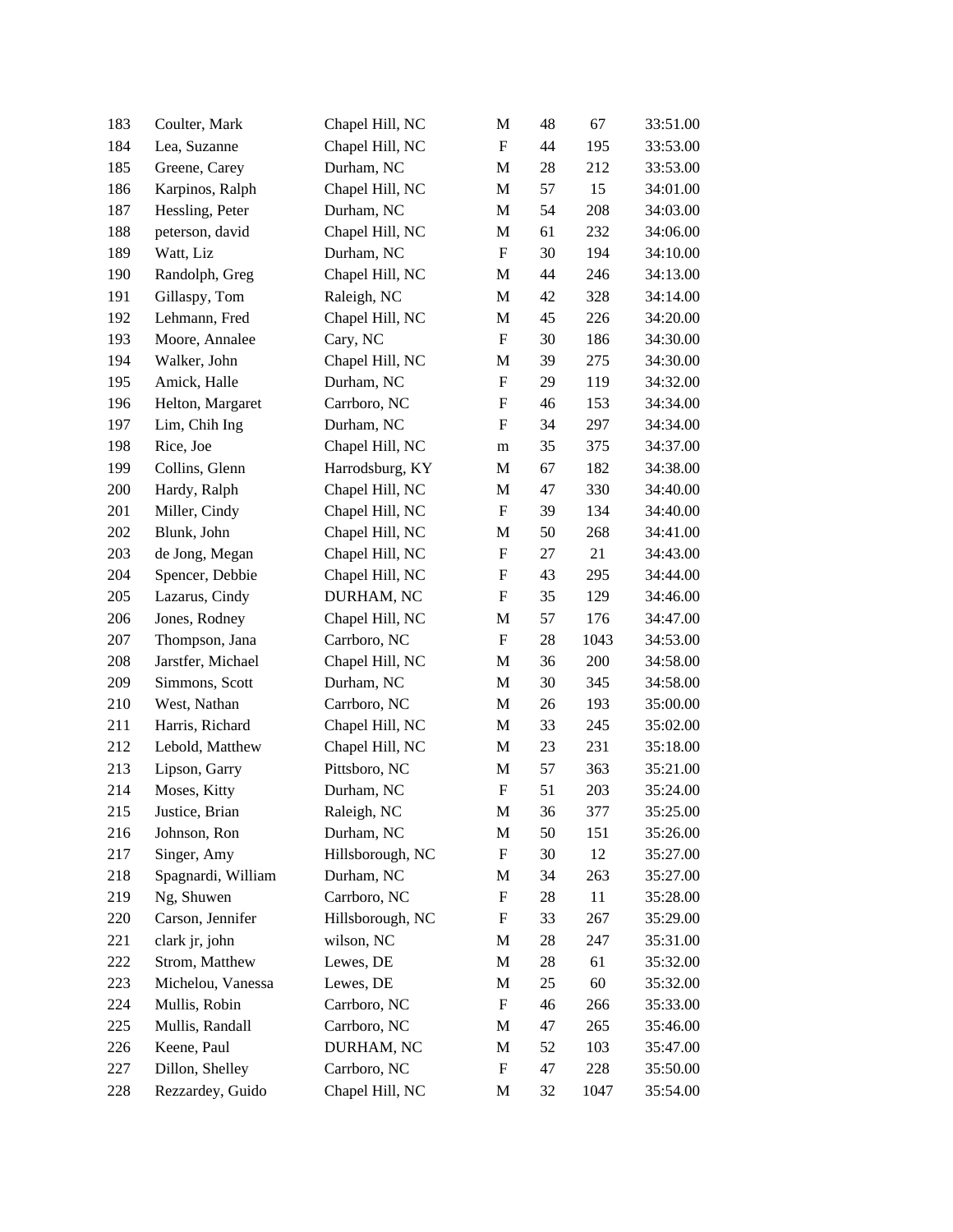| 229 | Davis, Sara          | Durham, NC        | $\boldsymbol{\mathrm{F}}$ | 32 | 357 | 35:54.00 |
|-----|----------------------|-------------------|---------------------------|----|-----|----------|
| 230 | Whetstone, Stephanie | DURHAM, NC        | $\boldsymbol{\mathrm{F}}$ | 38 | 356 | 35:55.00 |
| 231 | Horton, Julie        | Chapel Hill, NC   | $\boldsymbol{\mathrm{F}}$ | 51 | 89  | 35:56.00 |
| 232 | Floyd, Vanessa       | Chapel Hill, NC   | F                         | 27 | 190 | 35:57.00 |
| 233 | Boone, Joan          | Efland, NC        | F                         | 54 | 146 | 36:05.00 |
| 234 | Morrison, Bill       | Durham, NC        | M                         | 39 | 38  | 36:07.00 |
| 235 | Carley, Kathleen     | Carrboro, NC      | $\mathbf M$               | 48 | 63  | 36:09.00 |
| 236 | Orenstein, Raphael   | Chapel Hill, NC   | M                         | 41 | 114 | 36:10.00 |
| 237 | Salinas, Pedro       | Hillsborough, NC  | M                         | 44 | 308 | 36:14.00 |
| 238 | Glassbrook, Sally    | Chapel Hill, NC   | $\boldsymbol{\mathrm{F}}$ | 49 | 40  | 36:15.00 |
| 239 | Rose, Jill           | Chapel Hill, NC   | F                         | 39 | 77  | 36:16.00 |
| 240 | Anderson, Sheelagh   | Chapel Hill, NC   | F                         | 60 | 285 | 36:19.00 |
| 241 | Frazier, Michael     | Durham, NC        | M                         | 51 | 370 | 36:21.00 |
| 242 | Kulla-Mader, Julia   | DURHAM, NC        | $\boldsymbol{\mathrm{F}}$ | 29 | 227 | 36:22.00 |
| 243 | Richard, Rebecca     | Chapel Hill, NC   | F                         | 31 | 111 | 36:26.00 |
| 244 | Whitmore, Sarah      | Chapel Hill, NC   | F                         | 61 | 240 | 36:27.00 |
| 245 | Rogers, Reid         | Carrboro, NC      | M                         | 35 | 180 | 36:27.00 |
| 246 | Dunlap, Rodney       | DURHAM, NC        | M                         | 52 | 397 | 36:29.00 |
| 247 | Morgan, Doug         | Chapel Hill, NC   | M                         | 41 | 312 | 36:33.00 |
| 248 | Pierce, Kathleen     | Carrboro, NC      | $\boldsymbol{\mathrm{F}}$ | 29 | 90  | 36:34.00 |
| 249 | Spencer, Mia         | Chapel Hill, NC   | F                         | 10 | 294 | 36:34.00 |
| 250 | Erikson, Dawn        | Chapel Hill, NC   | F                         | 42 | 311 | 36:35.00 |
| 251 | Burgard, Sheila      | Chapel Hill, NC   | F                         | 45 | 321 | 36:39.00 |
| 252 | Adams, Ned           | Pittsboro, NC     | M                         | 34 | 215 | 36:40.00 |
| 253 | Vlkojan, Emily       | Raleigh, NC       | F                         | 28 | 159 | 36:42.00 |
| 254 | Sears, Isaac         | Chapel Hill, NC   | M                         | 14 | 164 | 36:44.00 |
| 255 | Stephenson, Ann      | Carrboro, NC      | $\boldsymbol{\mathrm{F}}$ | 35 | 93  | 36:48.00 |
| 256 | Sheflin, Anne        | Holly Springs, NC | F                         | 44 | 99  | 36:52.00 |
| 257 | Samuelson, Tammy     | Chapel Hill, NC   | F                         | 43 | 85  | 36:53.00 |
| 258 | Errett, Russell      | Pittsboro, NC     | M                         | 41 | 214 | 36:59.00 |
| 259 | Winn, Elisa          | Durham, NC        | F                         | 32 | 72  | 36:59.00 |
| 260 | Avery, Lori          | Durham, NC        | $\boldsymbol{\mathrm{F}}$ | 32 | 358 | 37:01.00 |
| 261 | Roggenbuck, Sharon   | Hillsborough, NC  | F                         | 68 | 71  | 37:09.00 |
| 262 | Dunlap, Valerie      | DURHAM, NC        | F                         | 50 | 398 | 37:09.00 |
| 263 | Van Ryn, Ria         | Carrboro, NC      | F                         | 27 | 257 | 37:11.00 |
| 264 | O'Loughlin, Kathleen | Chapel Hill, NC   | $\boldsymbol{\mathrm{F}}$ | 47 | 44  | 37:16.00 |
| 265 | Spagnardi, Joseph    | DURHAM, NC        | M                         | 43 | 382 | 37:20.00 |
| 266 | Perry, Susan         | Chapel Hill, NC   | $\mathbf f$               | 43 | 310 | 37:21.00 |
| 267 | Molnar, Shelley      | Cary, NC          | F                         | 33 | 351 | 37:23.00 |
| 268 | Waterhouse, Lynn     | Mebane, NC        | F                         | 42 | 80  | 37:25.00 |
| 269 | Isgett, Erin         | Chapel Hill, NC   | F                         | 26 | 136 | 37:31.00 |
| 270 | Clossick, Tina       | Chapel Hill, NC   | $\boldsymbol{F}$          | 35 | 204 | 37:36.00 |
| 271 | Rugsbee, Robert      | Chapel Hill, NC   | M                         | 58 | 347 | 37:40.00 |
| 272 | Danek, Kristen       | DURHAM, NC        | F                         | 40 | 344 | 37:47.00 |
| 273 | Clapp, David         | Chapel Hill, NC   | M                         | 19 | 189 | 37:48.00 |
| 274 | Dreisbach, Crystal   | Durham, NC        | $\boldsymbol{\mathrm{F}}$ | 29 | 128 | 37:49.00 |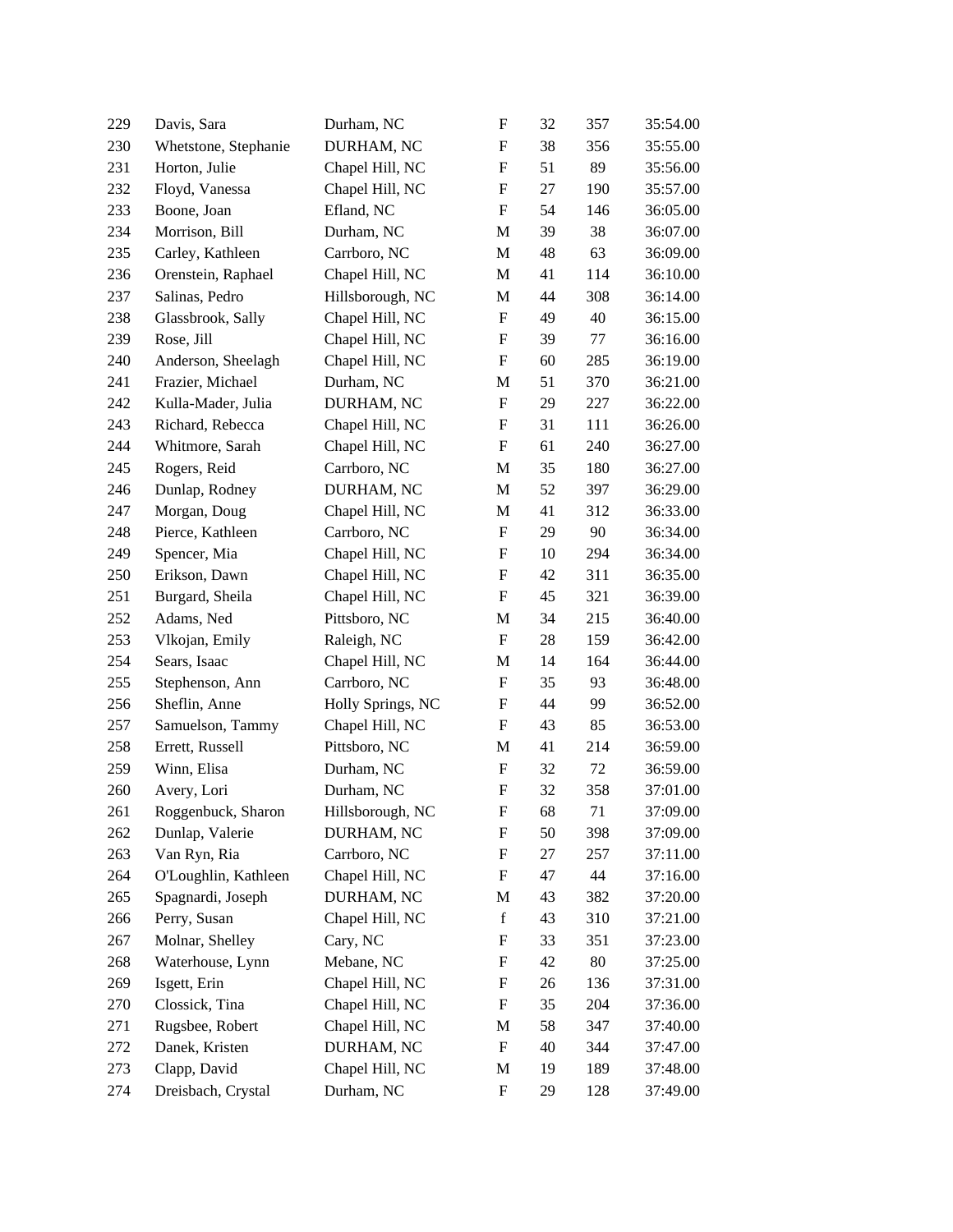| 275 | Levy, Carolyn                             | Chapel Hill, NC  | $\boldsymbol{\mathrm{F}}$ | 52 | 287  | 37:51.00 |
|-----|-------------------------------------------|------------------|---------------------------|----|------|----------|
| 276 | Vesilind, Lauren                          | Chapel Hill, NC  | $\boldsymbol{\mathrm{F}}$ | 36 | 1041 | 38:00.00 |
| 277 | Bauerschmidt, Rebecca                     | Albuquerque, NM  | $\boldsymbol{\mathrm{F}}$ | 49 | 57   | 38:02.00 |
| 278 | Powell, Ruffin                            | Unknown, NA      | $\boldsymbol{\mathrm{F}}$ | 35 | 392  | 38:03.00 |
| 279 | Orenstein, Susan                          | Chapel Hill, NC  | $\boldsymbol{\mathrm{F}}$ | 42 | 113  | 38:17.00 |
| 280 | Reeves, Kramer                            | Chapel Hill, NC  | M                         | 40 | 174  | 38:32.00 |
| 281 | Farrow, Gorran                            | Durham, NC       | $\mathbf M$               | 31 | 185  | 38:36.00 |
| 282 | White, Rochelle                           | Chapel Hill, NC  | $\boldsymbol{\mathrm{F}}$ | 51 | 282  | 38:44.00 |
| 283 | Wayson, George                            | Chapel Hill, NC  | M                         | 45 | 213  | 38:51.00 |
| 284 | Taylor, Rhianna                           | Chapel Hill, NC  | $\boldsymbol{\mathrm{F}}$ | 16 | 337  | 38:53.00 |
| 285 | Shubert, Tiffany                          | Chapel Hill, NC  | $\boldsymbol{F}$          | 37 | 197  | 38:56.00 |
| 286 | Hodges, Grant                             | Hiddenite, NC    | M                         | 39 | 350  | 39:01.00 |
| 287 | Rigsbee, Carol                            | Chapel Hill, NC  | $\boldsymbol{\mathrm{F}}$ | 48 | 168  | 39:08.00 |
| 288 | Heaton, Ruth                              | Chapel Hill, NC  | $\boldsymbol{\mathrm{F}}$ | 51 | 81   | 39:13.00 |
| 289 | Wertley-Rotenberry, Julia Chapel Hill, NC |                  | F                         | 36 | 158  | 39:22.00 |
| 290 | Reeves, Henry                             | Crozet, VA       | M                         | 66 | 175  | 39:26.00 |
| 291 | Jolles, Monica                            | Durham, NC       | $\boldsymbol{\mathrm{F}}$ | 36 | 334  | 39:30.00 |
| 292 | Gillaspy, Kathi                           | Raleigh, NC      | $\boldsymbol{F}$          | 37 | 329  | 39:31.00 |
| 293 | Landen, Jane                              | Mebane, NC       | $\boldsymbol{\mathrm{F}}$ | 60 | 248  | 39:32.00 |
| 294 | SHECTMAN, kathryn                         | Carrboro, NC     | $\boldsymbol{\mathrm{F}}$ | 34 | 52   | 39:33.00 |
| 295 | Rogers, Kimberly                          | Carrboro, NC     | $\boldsymbol{F}$          | 35 | 139  | 39:34.00 |
| 296 | Flick, Jodi                               | Chapel Hill, NC  | $\boldsymbol{\mathrm{F}}$ | 50 | 86   | 39:35.00 |
| 297 | Gillin, Kelly                             | Chapel Hill, NC  | F                         | 25 | 313  | 39:35.00 |
| 298 | Oldham, Janet                             | Hillsborough, NC | $\boldsymbol{\mathrm{F}}$ | 59 | 280  | 39:41.00 |
| 299 | Wujciak, Barbara                          | Hillsborough, NC | $\boldsymbol{\mathrm{F}}$ | 45 | 205  | 39:49.00 |
| 300 | Hnat, Julie                               | DURHAM, NC       | F                         | 30 | 138  | 39:49.00 |
| 301 | Hill, Matthew                             | DURHAM, NC       | m                         | 30 | 137  | 39:54.00 |
| 302 | Shinn, Hallie                             | DURHAM, NC       | F                         | 34 | 50   | 39:55.00 |
| 303 | Joseph, Betsy                             | Chapel Hill, NC  | F                         | 40 | 96   | 40:05.00 |
| 304 | Liston, Cynthia                           | Chapel Hill, NC  | $\boldsymbol{F}$          | 39 | 178  | 40:10.00 |
| 305 | McClelland, Renee                         | Chapel Hill, NC  | $\boldsymbol{\mathrm{F}}$ | 37 | 161  | 40:13.00 |
| 306 | Collins, Ruby                             | Harrodsburg, KY  | F                         | 67 | 183  | 40:17.00 |
| 307 | Johnson, Amy                              | Carrboro, NC     | F                         | 28 | 316  | 40:23.00 |
| 308 | Coll, McKenna                             | Carrboro, NC     | $\boldsymbol{\mathrm{F}}$ | 25 | 359  | 40:30.00 |
| 309 | Rose, Austin                              | Chapel Hill, NC  | M                         | 37 | 271  | 40:30.00 |
| 310 | Edmundson, Ally                           | Carrboro, NC     | $\boldsymbol{F}$          | 27 | 289  | 40:30.00 |
| 311 | Kalman, Becky                             | Carrboro, NC     | $\boldsymbol{\mathrm{F}}$ | 27 | 292  | 40:38.00 |
| 312 | Clay, Rebecca                             | DURHAM, NC       | F                         | 18 | 331  | 40:40.00 |
| 313 | Updike, Sharon                            | Chapel Hill, NC  | F                         | 44 | 56   | 40:43.00 |
| 314 | O'Hare-Griffith, Kimberly Chapel Hill, NC |                  | F                         | 41 | 32   | 40:44.00 |
| 315 | fuller, eddie                             | Carrboro, NC     | M                         | 35 | 107  | 40:44.00 |
| 316 | Novak, Julie                              | Chapel Hill, NC  | $\boldsymbol{F}$          | 33 | 298  | 41:00.00 |
| 317 | McGibbon, Erin                            | Carrboro, NC     | $\boldsymbol{\mathrm{F}}$ | 13 | 362  | 41:04.00 |
| 318 | Naderer, Odin                             | Chapel Hill, NC  | M                         | 44 | 206  | 41:13.00 |
| 319 | Williams, Melissa                         | DURHAM, NC       | $\boldsymbol{F}$          | 38 | 82   | 41:14.00 |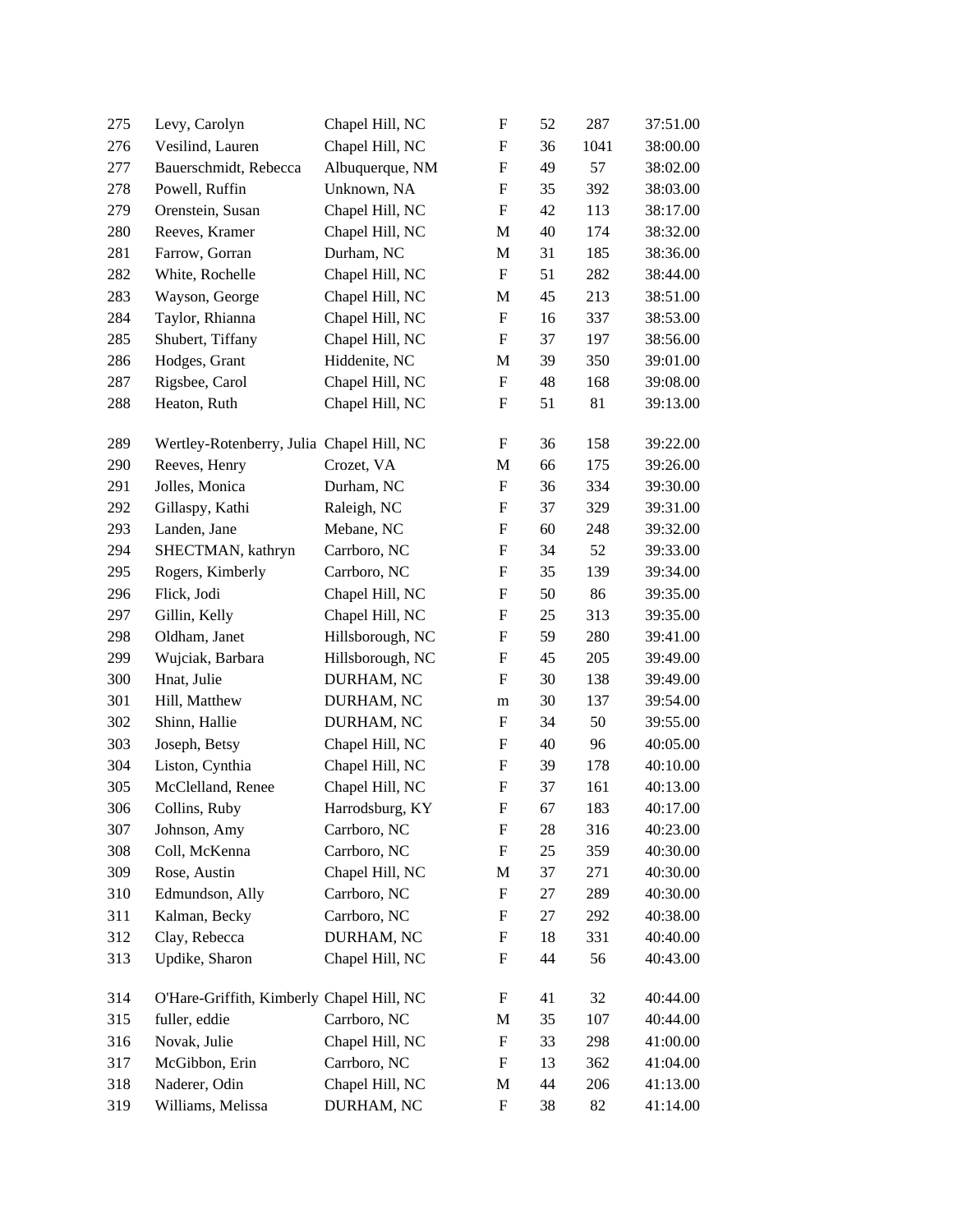| 320        | Powers, Bill                         | Chapel Hill, NC                 | M                              | 72       | 387         | 41:20.00             |
|------------|--------------------------------------|---------------------------------|--------------------------------|----------|-------------|----------------------|
| 321        | Weigerink, Robin                     | Chapel Hill, NC                 | $\boldsymbol{\mathrm{F}}$      | 43       | 1049        | 41:26.00             |
| 322        | Wolf, Susan                          | Carrboro, NC                    | $\boldsymbol{\mathrm{F}}$      | 37       | 383         | 41:26.00             |
| 323        | Daley, Tamara                        | Carrboro, NC                    | $\boldsymbol{\mathrm{F}}$      | 33       | 102         | 41:51.00             |
| 324        | Moos, Katja                          | Chapel Hill, NC                 | $\boldsymbol{\mathrm{F}}$      | 39       | 97          | 42:02.00             |
| 325        | Giera, Barbara                       | Chapel Hill, NC                 | $\boldsymbol{\mathrm{F}}$      | 54       | 320         | 42:22.00             |
| 326        | Greene, Deb                          | Chapel Hill, NC                 | $\boldsymbol{\mathrm{F}}$      | 50       | 42          | 42:27.00             |
| 327        | Phillips, Linda                      | Chapel Hill, NC                 | $\boldsymbol{\mathrm{F}}$      | 52       | 385         | 42:36.00             |
| 328        | West, Tracey                         | Chapel Hill, NC                 | $\boldsymbol{\mathrm{F}}$      | 54       | 278         | 42:37.00             |
| 329        | Kelly, Tracy                         | Chapel Hill, NC                 | $\boldsymbol{\mathrm{F}}$      | 50       | 47          | 42:58.00             |
| 330        | Sears, Kelly                         | Chapel Hill, NC                 | $\boldsymbol{\mathrm{F}}$      | 41       | 163         | 42:59.00             |
| 331        | Raynor, Anne                         | Carrboro, NC                    | F                              | 53       | 131         | 43:09.00             |
| 332        | jordan, gloria                       | Carrboro, NC                    | $\boldsymbol{\mathrm{F}}$      | 52       | 98          | 43:27.00             |
| 333        | Hart, Robert                         | Chapel Hill, NC                 | M                              | 53       | 277         | 43:31.00             |
| 334        | carpenter, michael                   | queensbury, NY                  | M                              | 53       | 255         | 43:35.00             |
| 335        | Hutsell, Julie                       | Chapel Hill, NC                 | $\boldsymbol{\mathrm{F}}$      | 33       | 51          | 43:36.00             |
| 336        | Margolin, Nancy                      | Carrboro, NC                    | $\boldsymbol{\mathrm{F}}$      | 53       | 41          | 43:56.00             |
| 337        | Daniels, Laura                       | <b>GRAHAM, NC</b>               | $\boldsymbol{\mathrm{F}}$      | 24       | 141         | 44:10.00             |
| 338        | Culpepper, Cheryl                    | Fuquay-Varina, NC               | $\boldsymbol{\mathrm{F}}$      | 49       | 238         | 44:13.00             |
| 339        | Cunningham, Maureen                  | Hillsborough, NC                | $\boldsymbol{\mathrm{F}}$      | 43       | 122         | 44:15.00             |
| 340        | Maitland, Ann                        | Chapel Hill, NC                 | $\boldsymbol{\mathrm{F}}$      | 42       | 360         | 44:18.00             |
| 341        | Pesetski, Christine                  | Durham, NC                      | F                              | 32       | 249         | 44:35.00             |
| 342        | Bokinsky, Alexandra                  | Chapel Hill, NC                 | F                              | 34       | 216         | 44:38.00             |
| 343        | Bawden, Robin                        | Chapel Hill, NC                 | $\boldsymbol{\mathrm{F}}$      | 45       | 68          | 44:39.00             |
| 344        | Sarbaum, Robin                       | Chapel Hill, NC                 | $\boldsymbol{\mathrm{F}}$      | 41       | 62          | 44:47.00             |
| 345        | Lieberum, Susan                      | Pittsboro, NC                   | $\boldsymbol{\mathrm{F}}$      | 52       | 33          | 44:57.00             |
|            |                                      |                                 |                                |          |             |                      |
| 346        | Murphey-Brown, Rachael Durham, NC    |                                 | F<br>$\boldsymbol{\mathrm{F}}$ | 39       | 133<br>209  | 45:05.00<br>45:24.00 |
| 347        | Taggart, Holly<br>Kashuba, Angela    | Chapel Hill, NC                 |                                | 37<br>40 | 31          | 45:31.00             |
| 348        |                                      | Chapel Hill, NC                 | F                              |          |             |                      |
| 349<br>350 | Gilchrist, Jen<br>Longiotti, Juliana | Durham, NC                      | F<br>$\boldsymbol{\mathrm{F}}$ | 30<br>45 | 170         | 45:32.00<br>45:34.00 |
|            |                                      | Chapel Hill, NC                 |                                |          | 286         |                      |
| 351<br>352 | Osborn, Clint<br>McKinney, Mary      | Carrboro, NC<br>Chapel Hill, NC | M<br>F                         | 27<br>49 | 293<br>1039 | 45:43.00<br>45:52.00 |
| 353        | Jimenez, Andrea                      | Chapel Hill, NC                 | $\boldsymbol{\mathrm{F}}$      | 48       | 191         | 45:53.00             |
| 354        | Raja, Abi                            | Chapel Hill, NC                 | F                              | 14       | 54          | 45:56.00             |
| 355        | Rothwell, Sally                      | Chapel Hill, NC                 | $\boldsymbol{\mathrm{F}}$      | 15       | 372         | 45:58.00             |
| 356        | Rothwell, Diane                      | Chapel Hill, NC                 | $\boldsymbol{\mathrm{F}}$      | 47       | 371         | 45:58.00             |
| 357        | Van Ark, Gwen                        | Chapel Hill, NC                 | F                              | 43       | 65          | 46:02.00             |
| 358        | Douillet, Christelle                 | Chapel Hill, NC                 | F                              | 39       | 49          | 46:02.00             |
| 359        | Weinberg, Roberta                    | Carrboro, NC                    | F                              | 45       | 46          | 46:02.00             |
| 360        | Vupputuri, Suma                      | Chapel Hill, NC                 | $\boldsymbol{\mathrm{F}}$      | 36       | 91          | 46:07.00             |
| 361        | Hardy, Alethea                       | Carrboro, NC                    | F                              | 46       | 59          | 46:07.00             |
| 362        | Lawrence, Susan                      | Chapel Hill, NC                 | $\boldsymbol{\mathrm{F}}$      | 45       | 39          | 46:07.00             |
| 363        | Silfen, David                        | Carrboro, NC                    | M                              | 27       | 290         | 46:18.00             |
| 364        | Lambert, Susanna                     | Durham, NC                      | $\boldsymbol{F}$               | 29       | 45          | 46:25.00             |
| 365        | Rosselli, Richard                    | Chapel Hill, NC                 | M                              | 37       | 116         | 46:36.00             |
|            |                                      |                                 |                                |          |             |                      |